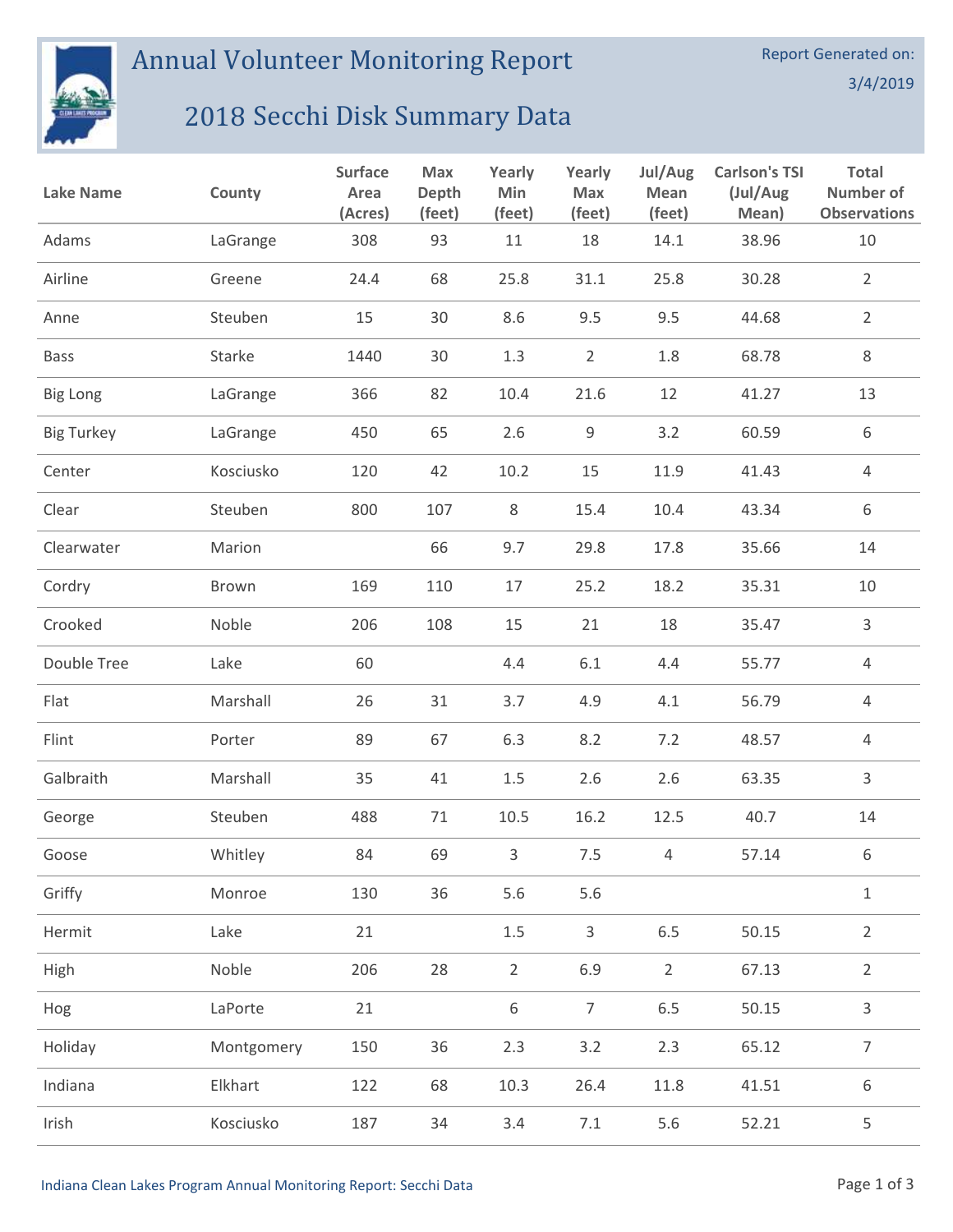| <b>Lake Name</b>  | County    | <b>Surface</b><br>Area<br>(Acres) | Max<br>Depth<br>(feet) | Yearly<br>Min<br>(feet) | Yearly<br>Max<br>(feet) | Jul/Aug<br>Mean<br>(feet) | <b>Carlson's TSI</b><br>(Jul/Aug)<br>Mean) | <b>Total</b><br>Number of<br><b>Observations</b> |
|-------------------|-----------|-----------------------------------|------------------------|-------------------------|-------------------------|---------------------------|--------------------------------------------|--------------------------------------------------|
| James             | Steuben   | 1034                              | 86                     | 10.7                    | 15.1                    | 15.1                      | 38                                         | 4                                                |
| James             | Kosciusko | 282                               | 63                     | 4.6                     | 8.1                     | 6.2                       | 50.83                                      | 6                                                |
| Knapp             | Noble     | 88                                | 59                     | 3                       | 11.4                    | 7.7                       | 47.69                                      | 20                                               |
| Koontz            | Starke    | 346                               | 31                     | 2.6                     | 9                       | 2.8                       | 62.03                                      | 10                                               |
| Lake of the Woods | Marshall  | 416                               | 48                     | 2.2                     | 6                       | 2.5                       | 63.73                                      | 5                                                |
| Lamb              | Johnson   | 425                               | 65                     | 1.5                     | 9.7                     | 7.7                       | 47.73                                      | 14                                               |
| Little Crooked    | Whitley   | 11                                | 50                     | 6                       | 10                      | 8                         | 47.16                                      | $\overline{4}$                                   |
| Little Turkey     | LaGrange  | 135                               | 30                     | $\mathsf{3}$            | 12                      | 4.2                       | 56.44                                      | 6                                                |
| Long              | Porter    | 65                                | 27                     | 7.6                     | 8.5                     | 8                         | 47.07                                      | $\overline{4}$                                   |
| Loomis            | Porter    | 62                                | 55                     | $5.2$                   | 8.7                     | 6.4                       | 50.26                                      | 4                                                |
| Louise            | Porter    | 228                               | 34                     | $\overline{2}$          | $\overline{7}$          | $\overline{2}$            | 66.78                                      | 6                                                |
| Manitou           | Fulton    | 713                               | 44                     | 2.6                     | 6.8                     | 2.9                       | 61.61                                      | 12                                               |
| Martin            | LaGrange  | 26                                | 56                     | 5.4                     | 10.1                    | 8.3                       | 46.63                                      | 5                                                |
| Maxinkuckee       | Marshall  | 1854                              | 88                     | 6.3                     | 8.8                     | 7.4                       | 48.18                                      | 4                                                |
| <b>Myers</b>      | Marshall  | 96                                | 54                     | 13                      | 14.3                    | 13.2                      | 39.94                                      | 3                                                |
| North Twin        | Lagrange  | 135                               | 38                     | 7.2                     | 17.8                    | 7.5                       | 48.09                                      | 9                                                |
| Old               | Whitley   | 32                                | 42                     | 3.8                     | 9.1                     | 9.1                       | 45.3                                       | 3                                                |
| Ole Swimming Hole | Morgan    | 110                               | 27                     | $\mathsf{3}$            | $\overline{3}$          | 3                         | 61.29                                      | $\overline{2}$                                   |
| Olin              | LaGrange  | 103                               | 82                     | 4.4                     | 9.8                     | 5.8                       | 51.87                                      | 5                                                |
| Oliver            | LaGrange  | 371                               | 91                     | 3.8                     | 12.9                    | 5.5                       | 52.64                                      | 5                                                |
| Oswego            | Kosciusko | 83                                | 36                     | 4.2                     | 8.2                     | 7.7                       | 47.77                                      | 6                                                |
| Palestine         | Kosciusko | 230                               | 23                     | 2.7                     | 4.7                     | 2.8                       | 62.03                                      | 5                                                |
| Papakeechie       | Kosciusko | 178                               | 40                     | 5.9                     | $10.5\,$                | 6.3                       | 50.52                                      | 5                                                |
| Pretty            | LaGrange  | 184                               | 84                     | 8.6                     | 14.9                    | 12.4                      | 40.87                                      | 5                                                |
| Saugany           | LaPorte   | 74                                | 66                     | $11\,$                  | 18                      | 11.8                      | 41.6                                       | 16                                               |
| Shipshewana       | LaGrange  | 202                               | 14                     | $1.1\,$                 | $1.5\,$                 | 1.5                       | 71.28                                      | $\overline{2}$                                   |
| Shriner           | Whitley   | 120                               | 74                     | 5                       | 14.1                    | 10.3                      | 43.51                                      | 5                                                |